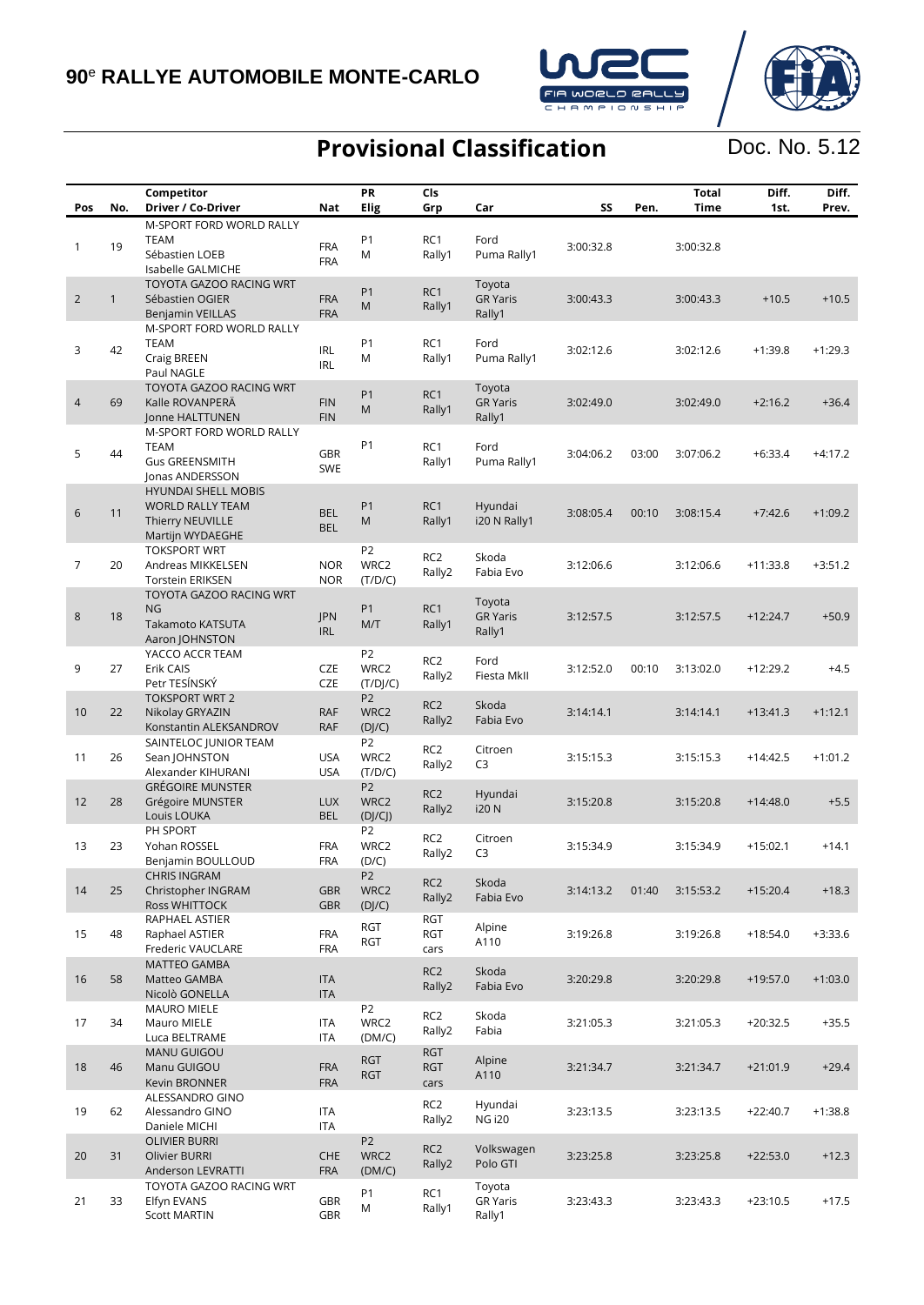



# **Provisional Classification**

|     |     | Competitor                                                           |                          | PR                                | Cls                               |                         |           |       | <b>Total</b> | Diff.      | Diff.     |
|-----|-----|----------------------------------------------------------------------|--------------------------|-----------------------------------|-----------------------------------|-------------------------|-----------|-------|--------------|------------|-----------|
| Pos | No. | Driver / Co-Driver                                                   | Nat                      | Elig                              | Grp                               | Car                     | SS        | Pen.  | Time         | 1st.       | Prev.     |
| 22  | 41  | SAMI PAJARI<br>Sami PAJARI<br>Enni MÄLKÖNEN                          | <b>FIN</b><br><b>FIN</b> | P <sub>3</sub><br>WRC3            | RC3<br>Rally3                     | Ford<br>Fiesta Rally3   | 3:24:39.2 |       | 3:24:39.2    | $+24:06.4$ | $+55.9$   |
| 23  | 45  | JAN ČERNÝ<br>Jan ČERNÝ<br>Petr ČERNOHORSKÝ                           | CZE<br><b>CZE</b>        | P3<br>WRC3                        | RC3<br>Rally3                     | Ford<br>Fiesta Rally3   | 3:24:46.8 |       | 3:24:46.8    | $+24:14.0$ | $+7.6$    |
| 24  | 30  | <b>FREDDY LOIX</b><br>Freddy LOIX<br>Pieter TSJOEN                   | <b>BEL</b><br><b>BEL</b> | P <sub>2</sub><br>WRC2<br>(DM/C)  | RC <sub>2</sub><br>Rally2         | Skoda<br>Fabia Evo      | 3:25:05.1 |       | 3:25:05.1    | $+24:32.3$ | $+18.3$   |
| 25  | 47  | FRANÇOIS DELECOUR<br>François DELECOUR                               | <b>FRA</b><br><b>FRA</b> | <b>RGT</b><br><b>RGT</b>          | <b>RGT</b><br><b>RGT</b>          | Alpine<br>A110          | 3:25:28.2 |       | 3:25:28.2    | $+24:55.4$ | $+23.1$   |
| 26  | 29  | Jean Rodolphe GUIGONNET<br>JOHANNES KEFERBÖCK<br>Johannes KEFERBÖCK  | <b>AUT</b>               | P <sub>2</sub><br>WRC2            | cars<br>RC <sub>2</sub><br>Rally2 | Skoda<br>Fabia Evo      | 3:26:00.8 |       | 3:26:00.8    | $+25:28.0$ | $+32.6$   |
| 27  | 79  | Ilka MINOR<br><b>ANTHONY FOTIA</b><br>Anthony FOTIA                  | <b>AUT</b><br><b>FRA</b> | (D/C)                             | RC4<br>Rally4                     | Renault<br>Clio Rally4  | 3:28:39.1 |       | 3:28:39.1    | $+28:06.3$ | $+2:38.3$ |
| 28  | 74  | Arnaud DUNAND<br>MARIJAN GRIEBEL<br>Marijan GRIEBEL                  | <b>FRA</b><br><b>DEU</b> |                                   | RC4<br>Rally4                     | Opel<br>Corsa Rally4    | 3:29:34.3 |       | 3:29:34.3    | $+29:01.5$ | $+55.2$   |
| 29  | 56  | Alexander RATH<br>FRÉDÉRIK CASCIANI<br>Frédérik CASCIANI             | <b>DEU</b><br><b>FRA</b> |                                   | RC <sub>2</sub>                   | Skoda                   | 3:29:42.6 |       | 3:29:42.6    | $+29:09.8$ | $+8.3$    |
| 30  | 37  | Vincent DELAPLANCHE<br><b>IEAN-MICHEL RAOUX</b><br>Jean-Michel RAOUX | <b>FRA</b><br><b>FRA</b> | P <sub>2</sub><br>WRC2            | Rally2<br>RC <sub>2</sub>         | Fabia Evo<br>Volkswagen | 3:30:41.7 |       | 3:30:41.7    | $+30:08.9$ | $+59.1$   |
|     |     | Laurent MAGAT<br><b>EAMONN BOLAND</b>                                | <b>FRA</b>               | (DM/CM)<br>P <sub>2</sub>         | Rally2<br>RC <sub>2</sub>         | Polo GTI<br>Ford        |           |       |              |            |           |
| 31  | 35  | Eamonn BOLAND<br>MJ<br>ROBERTO DAPRÀ                                 | <b>IRL</b><br><b>IRL</b> | WRC2<br>(DM/CM)                   | Rally2<br>RC4                     | Fiesta<br>Ford          | 3:31:59.6 |       | 3:31:59.6    | $+31:26.8$ | $+1:17.9$ |
| 32  | 75  | Roberto DAPRÀ<br>Luca GUGLIELMETTI<br>PHILIPPE BAFFOUN               | <b>ITA</b><br><b>ITA</b> |                                   | Rally4                            | Fiesta                  | 3:34:07.2 |       | 3:34:07.2    | $+33:34.4$ | $+2:07.6$ |
| 33  | 55  | Philippe BAFFOUN<br>Charlyne QUARTINI                                | <b>FRA</b><br><b>FRA</b> |                                   | RC <sub>2</sub><br>Rally2         | Volkswagen<br>Polo GTI  | 3:34:04.7 | 01:50 | 3:35:54.7    | $+35:21.9$ | $+1:47.5$ |
| 34  | 70  | SACHA ALTHAUS<br>Sacha ALTHAUS<br>Lisiane ZBINDEN                    | CHE<br>CHE               |                                   | RC4<br>Rally4                     | Renault<br>Clio Rally4  | 3:38:10.9 |       | 3:38:10.9    | $+37:38.1$ | $+2:16.2$ |
| 35  | 60  | LUC PISTACHI<br>Luc PISTACHI<br>Laëtitia AUTHIER                     | <b>FRA</b><br><b>FRA</b> |                                   | RC <sub>2</sub><br>Rally2         | Skoda<br>Fabia          | 3:38:14.3 |       | 3:38:14.3    | $+37:41.5$ | $+3.4$    |
| 36  | 53  | <b>CRISTOPHE CASANOVA</b><br>Christophe CASANOVA<br>Dominique CORVI  | <b>FRA</b><br>FRA        | <b>RGT</b><br><b>RGT</b>          | <b>RGT</b><br><b>RGT</b><br>cars  | Alpine<br>A110          | 3:38:45.3 |       | 3:38:45.3    | $+38:12.5$ | $+31.0$   |
| 37  | 40  | <b>FABRIZIO ARENGI</b><br>Fabrizio ARENGI<br>Massimiliano BOSI       | <b>ITA</b><br>ITA        | P <sub>2</sub><br>WRC2<br>(DM/C)  | RC <sub>2</sub><br>Rally2         | Skoda<br>Fabia Evo      | 3:40:32.3 |       | 3:40:32.3    | +39:59.5   | $+1:47.0$ |
| 38  | 36  | FRÉDÉRIC ROSATI<br>Frédéric ROSATI<br>Philippe MARCHETTO             | <b>FRA</b><br><b>FRA</b> | P <sub>2</sub><br>WRC2<br>(DM/CM) | RC <sub>2</sub><br>Rally2         | Hyundai<br><b>i20N</b>  | 3:36:57.4 | 04:10 | 3:41:07.4    | $+40:34.6$ | $+35.1$   |
| 39  | 76  | STYVE JUIF<br>Styve JUIF<br>Maxime BIEGALKE                          | <b>FRA</b><br><b>FRA</b> |                                   | RC4<br>Rally4                     | Renault<br>Clio Rally4  | 3:43:43.6 |       | 3:43:43.6    | $+43:10.8$ | $+2:36.2$ |
| 40  | 43  | <b>ENRICO BRAZZOLI</b><br>Enrico BRAZZOLI<br>Manuel FENOLI           | <b>ITA</b><br><b>ITA</b> | P <sub>3</sub><br>WRC3            | RC3<br>Rally3                     | Ford<br>Fiesta Rally3   | 3:43:55.2 |       | 3:43:55.2    | $+43:22.4$ | $+11.6$   |
| 41  | 80  | <b>GHJUVANNI ROSSI</b><br>Ghjuvanni ROSSI<br>Maxime MARTINI          | <b>FRA</b><br><b>FRA</b> |                                   | RC5<br>Rally5                     | Renault<br>Clio RS Line | 3:44:56.7 |       | 3:44:56.7    | +44:23.9   | $+1:01.5$ |
| 42  | 85  | ESTEBAN VALLÍN<br>Esteban VALLÍN<br>Borja ODRIOZOLA                  | <b>ESP</b><br><b>ESP</b> |                                   | RC5<br>Rally5                     | Renault<br>Clio RS Line | 3:46:15.0 |       | 3:46:15.0    | $+45:42.2$ | $+1:18.3$ |
| 43  | 77  | PIERRE TANCI<br>Pierre TANCI<br>Sébastien MALET                      | <b>FRA</b><br><b>FRA</b> |                                   | RC4<br>Rally4                     | Renault<br>Clio Rally4  | 3:48:59.8 |       | 3:48:59.8    | $+48:27.0$ | $+2:44.8$ |
| 44  | 87  | <b>ERIC ROYERE</b><br>Eric ROYERE<br>Gilbert DINI                    | <b>FRA</b><br><b>FRA</b> |                                   | RC5<br>Rally5                     | Renault<br>Clio RS Line | 3:49:32.7 |       | 3:49:32.7    | $+48:59.9$ | $+32.9$   |